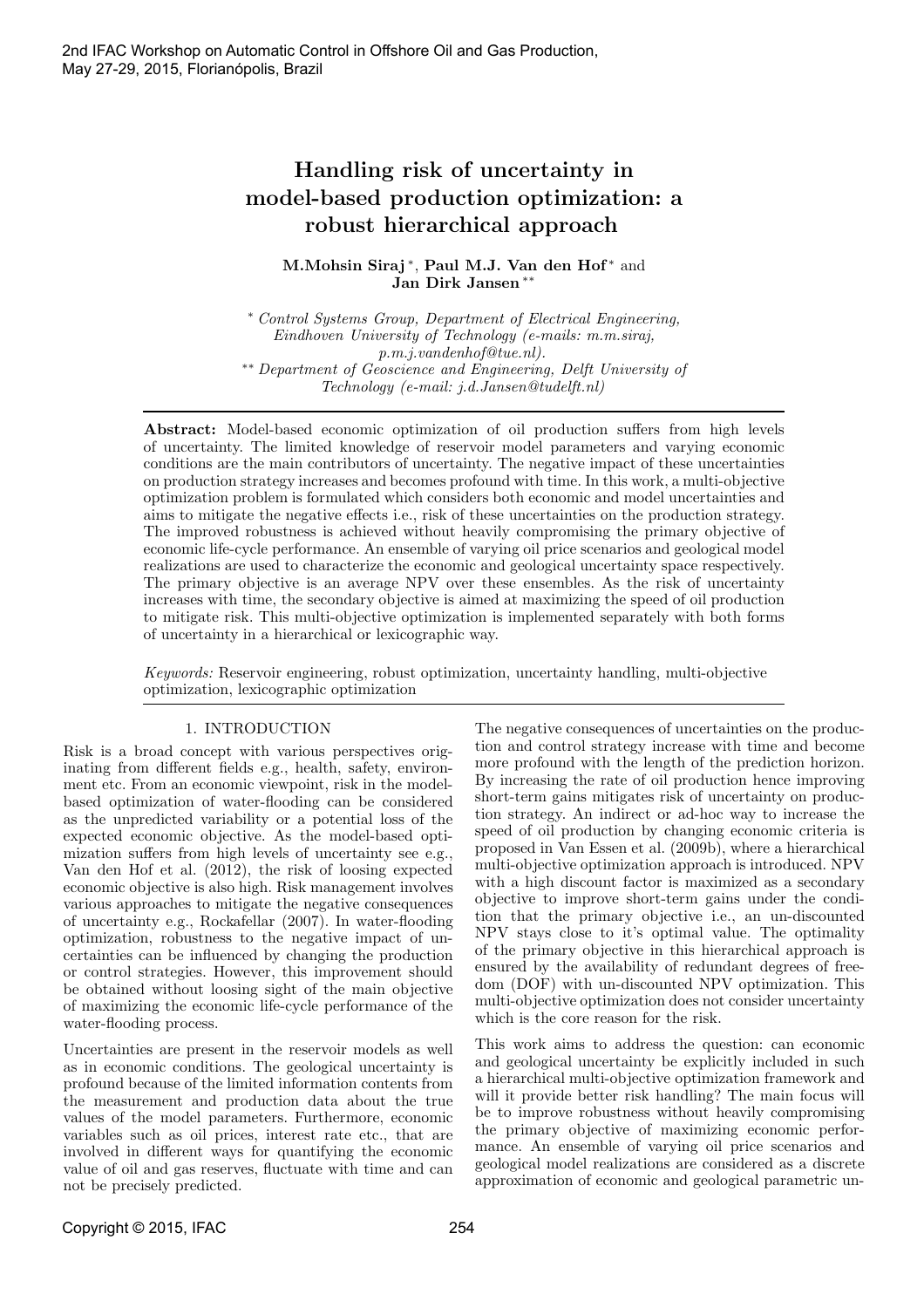certainty space respectively. The primary objective is to improve economic performance by maximizing an average un-discounted NPV over the ensemble of varying oil price scenarios with single geological realization and later with the ensemble of geological realizations with fixed economic conditions. It is shown that in both cases, the optimal solution is non-unique, thus leaving the freedom to optimize a secondary objective without heavily comprising the primary objective in a hierarchical optimization framework. As the negative impacts of uncertainty grow with the timehorizon, the secondary objective function maximizes the rate of oil production by using an identical NPV, as in primary objective, but with a high discount factor. The results for this hierarchical multi-objective optimization are shown with both forms of uncertainties.

The paper is organized as follows: In Section 2, the modelbased optimization is explained in detail. Handling risk of economic uncertainty is discussed in Section 3 with subsections on optimization of primary objective function and hierarchical optimization with simulation examples. A similar discussion and simulation examples are presented in Section 4 for handling risk of geological uncertainty. Section 5 presents some conclusions of the work.

#### 2. MODEL-BASED ECONOMIC OPTIMIZATION

A model-based economic optimization approach has shown better economic life-cycle performance compared to the traditional reactive control strategy e.g., see Brouwer and Jansen (2004) and Jansen et al. (2008). The economic objective i.e., Net Present Value (NPV) in these studies can be mathematically represented as follows:

$$
J = \sum_{k=1}^{K} \left[ \frac{r_o \cdot q_{o,k} - r_w \cdot q_{w,k} - r_{inj} \cdot q_{inj,k}}{(1+b)^{\frac{t_k}{\tau_t}}} \cdot \Delta t_k \right] \quad (1)
$$

where  $r_o, r_w$  and  $r_{inj}$  are the oil price, the water production cost and the water injection cost in  $\left[\frac{6}{m^3}\right]$  respectively. K represents the production life-cycle i.e., the total number of time steps k and  $\Delta t_k$  the time interval of time step k in  $[days]$ . The term b is the discount rate for a certain reference time  $\tau_t$ . The terms  $q_{o,k}, q_{w,k}$  and  $q_{inj,k}$ represent the total flow rate of produced oil, produced water and injected water at time step k in  $\left[m^3/\frac{day}{} \right]$ .

In this work, a gradient-based optimization approach is used where the gradients are obtained by solving a system of adjoint equations e.g., Jansen (2011). The gradient information is then used in a steepest ascent algorithm to iteratively converge to the (possible local) optimum.

#### 3. HANDLING RISK WITH ECONOMIC UNCERTAINTY

Economic uncertainty has a time-varying dynamic nature and its negative effect on the production strategy increases with the time horizon. Among other economic uncertain variables in NPV, varying oil prices have the most dominant effect. Hence only oil price scenarios are used to characterize economic uncertainty.

#### 3.1 Optimization of the primary objective function

In Van Essen et al. (2009a), a so-called robust optimization (RO) approach is introduced. It uses an ensemble of possible geological realizations to determine an average NPV

over that set of realizations. In this work, RO approach is extended to incorporate the economic uncertainty with a single geological realization. The average NPV defined over the ensemble of varying oil price ensemble can be written as:

$$
J_1 = \frac{1}{N_{eco}} \sum_{i=1}^{N_{eco}} J^i
$$
 (2)

where  $N_{eco}$  is the number of oil price realizations in an ensemble. Similar to the case of RO with geological uncertainty, from the formulation of the objective function in (2), calculating the gradient of the average NPV involves a linear operation. Hence, the gradient  $\nabla J_1$  can be computed as:

$$
\nabla J_1 = \frac{1}{N_r} \sum_{i=1}^{N_r} \nabla J^i.
$$
 (3)

Here we consider  $J_1$  to represent the primary objective of economic life-cycle performance optimization. One important point to consider here is that due to the linearity of the oil price in the NPV with the certainty of a geological model, the average of individual objective functions from each realization is equal to a single objective function with the average value of all oil price realizations as shown below:

$$
\frac{1}{N_{eco}}\sum_{i=1}^{N_{eco}}[J(\mathbf{u}_k,\eta_i)] = J(\mathbf{u}_k,\frac{1}{N_{eco}}\sum_{i=1}^{N_{eco}}[\eta_i])
$$
(4)

where  $\mathbf{u}_k$  is the input sequence and  $\eta_i$  is the  $i^{th}$  oil price realization in the ensemble.

#### 3.2 Simulation example

All simulation experiments are performed using MRST, see Lie et al. (2012), which is a MATLAB based reservoir simulator. The details of simulation example with objective function (2) are given below:

Reservoir model and economic data: As the purpose of this simulation example is to show the effect of economic uncertainty on the optimal strategy, a single model realization of the Standard Egg model (Jansen et al. (2014)) is used. The standard egg model is a three-dimensional realization of a channelized reservoir produced under water flooding conditions with eight water injectors and four producers. The life-cycle of this reservoir model is  $3600 [days]$ . The absolute-permeability field and well locations of the model realization are shown in Fig. 1.



Fig. 1. Permeability field and well locations of the model realization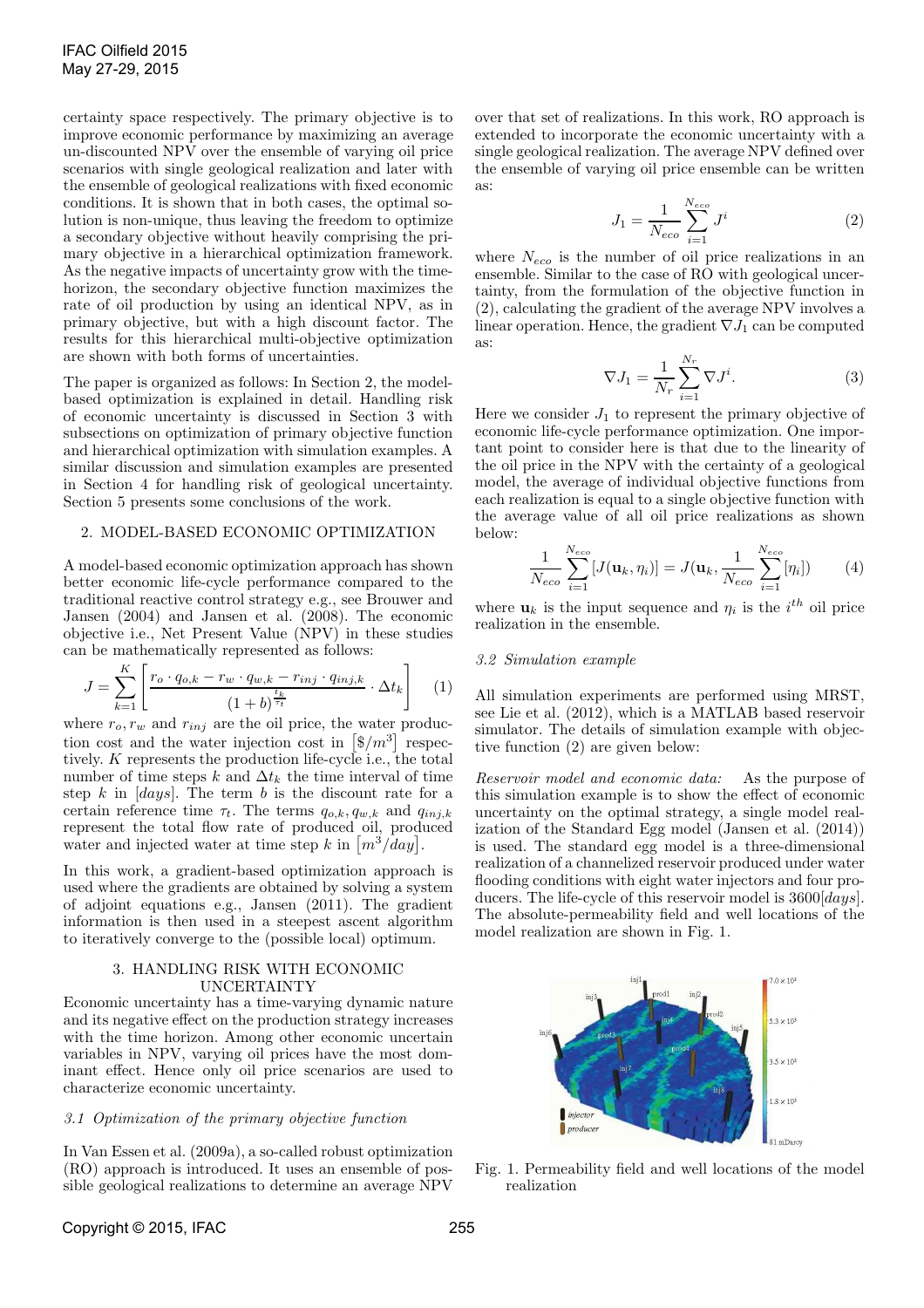An un-discounted NPV i.e., with discount factor  $b = 0$ is used. Other economic parameters e.g., water injection cost  $r_{inj}$  and production cost  $r_w$  are chosen and kept fixed at 6  $\left[\frac{6}{m^3}\right]$  and 19  $\left[\frac{6}{m^3}\right]$  respectively. There are various ways to predict the future values of changing oil prices, but for this example a simplified Autoregressive-movingaverage model (ARMA) model is used to generate oil price time-series. The ARMA model is shown below:

$$
r_{o_k} = a_0 + \sum_{i=1}^{6} a_i r_{o_{k-i}}
$$
 (5)

where  $a_i$  are randomly selected coefficients. A total of 10 scenarios i.e.,  $N_{eco} = 10$  with the base oil price of  $126 \left[ \frac{1}{3} / m^3 \right]$  are generated as shown with their average value in Fig. 2.



Fig. 2. Oil price scenarios with the mean oil price values

Control input and control strategies: The control input  $u_k$  reflects injection flow rate trajectories for each of the eight injection wells. The minimum and maximum flow rate constraints are  $0.2 \left[ \frac{m^3}{day} \right]$  and  $79.5 \left[ \frac{m^3}{day} \right]$ . The production wells operate at a constant bottom-hole pressure of 395[*bar*]. The control input  $\mathbf{u}_k$  is reparameterized in time using a zero-order-hold scheme with input parameter vector  $\varphi$ . The control input  $\mathbf{u}_k$  is reparamterized into ten time periods of  $t_{\varphi}$  of 360[*days*] during which the injection rate is held constant at value  $\varphi_i$ . Thus the input parameter vector  $\varphi$  consists of  $8 \times 10 = 80$  elements.

The extended RO with economic uncertainty is compared to the conventional reactive strategy. In the reactive strategy, water is injected with maximum rate and each production well is simply shut-in when the production is no longer profitable. Here the profitability threshold corresponds to a water-cut of 87%.

## 3.3 Results

The robust optimal control strategy is determined using the same gradient-based optimization procedure as mentioned in Section. 2. A line search is used to find the optimal step size  $\alpha$  along the direction of the greatest ascent. The optimal strategy is applied to the reservoir model with all oil price realizations. The reactive strategy is also applied to the model with the ensemble of oil price scenarios. The time-evolution of NPV with both strategies are compared in Fig. 3. The maximum and minimum values of time-evolution of NPV will form a tube. The first observation is the high width of these tubes that reflects a dominant effect of economic uncertainty on

strategies. Intuitively, optimization should increase the oil production when the oil prices are higher and vice versa. Also considering the averaging property with economic uncertainty given in (4), the NPV time build-up with RO shows expected results. As the mean oil price as shown in Fig. 2 tends to decrease in long-term from the initial value, RO improves production in the early phase.



Fig. 3. Max and min (tube) for time-evolution of NPV

To make this point clear, consider another oil price scenario as shown in Fig. 4. Here in this case, the mean value of oil price realizations is increasing. The results obtained from this ensemble are also shown in Fig. 4. It can be seen that as the oil price realizations have an increasing mean value and it is highest at the end of life-cycle time, RO focuses to improve production at the end of life-cycle. The above two cases show a dominant effect of varying oil



Fig. 4. Oil price scenario with resulting time-evolution of NPV

prices on optimal strategy with the direct dependence of NPV time build-up on chosen ensemble. Another important observation is that though RO incorporates economic uncertainty but it does not aim to reduce the sensitivity of the optimal solution to uncertainty. The uncertainty in the ensemble is mapped to the higher variance of the obtained NPV, which reflects higher risk and hence poor risk handling. As the negative effect of uncertainty grows with time, an indirect way of mitigating risk is to improve shortterm gains by adapting the criterion. The main question of incorporating economic uncertainty in the hierarchical framework to handle risk without heavily compromising the primary objective of life-cycle performance will be discussed in the next section. A qualitative discussion on the risk handling of this approach with both forms of uncertainty will be presented at the end.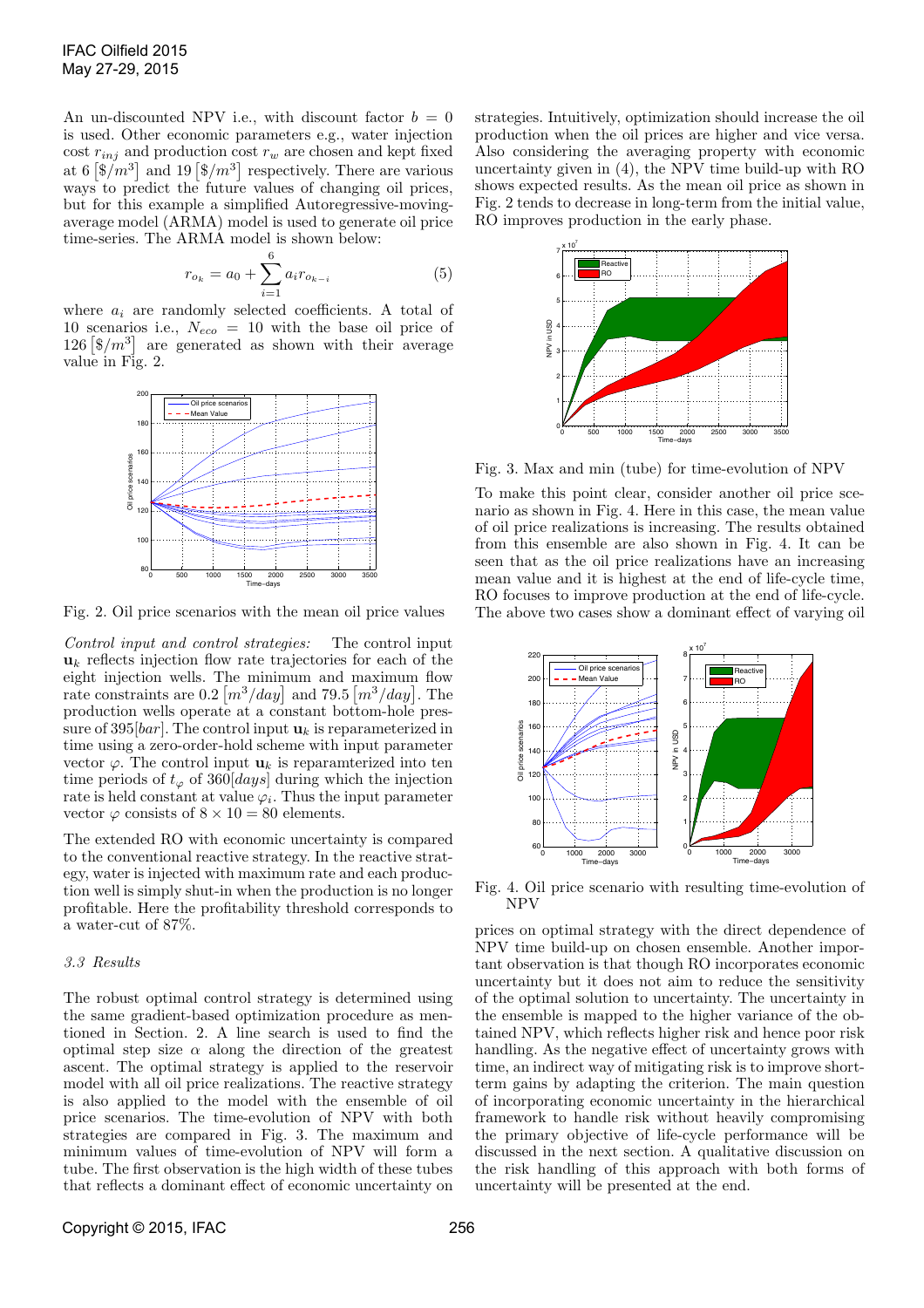#### 3.4 Hierarchical multi-objective optimization

Multi-objective optimization involves the optimization of more than one (possibly contradictive) objective functions simultaneously. Haimes and Li (1988), describes a hierarchical or lexicographic method that requires to prioritize the multiple objectives, such that optimization of a secondary objective is constrained by the condition that the primary objective should remain close to it's optimal value. The structure of hierarchical optimization can be explained as follows:

$$
\max_{\mathbf{u}_k} J_2(\mathbf{u}_k),
$$
  
s.t.  $g(\mathbf{u}_k, \mathbf{x}) = 0, \quad \bar{\mathbf{x}}_0 = \mathbf{x}_0,$   
 $c(\mathbf{u}_k) \le 0,$   
 $J_1^* - J_1(\mathbf{u}_k) \le \epsilon.$ 

where  $g(\mathbf{u}_k, \mathbf{x})$  is the system model with states **x** and initial condition  $\mathbf{x}_0$ ,  $c(\mathbf{u}_k)$  are constraints,  $\epsilon$  is a real-value scalar,  $J_1(\mathbf{u}_k)$  is the primary objective function defined and used in Section 3.1, and  $J_1^*$  its value in the optimum. The secondary objective  $J_2(\mathbf{u}_k)$  aims to address the risk of uncertainty by maximizing the speed of oil production, without heavily loosing or compromising  $J_1(\mathbf{u}_k)$ .  $J_2(\mathbf{u}_k)$  is defined as identical to the primary objective  $J_1(\mathbf{u}_k)$  but with the addition of a very high annual discount rate b of 0.25. This strategy has been introduced in the reservoir domain by Van Essen et al. (2009b) using a single model realization, and followed by Fonseca et al. (2014) who has applied it in a robust hierarchical approach with geological uncertainty and with an ensemble approach to approximate gradients. In this strategy the short-term production is weighted more heavily than the future predictions. In Van Essen et al. (2009b) it has been shown that if the solution of the primary objective optimization is nonunique, there exist degrees of freedom (DOF) such that the multi-objective optimization can be performed with  $\epsilon = 0$ . The information about the DOF can be obtained by the sensitivity relation i.e., the gradients  $\frac{\partial J_1}{\partial \mathbf{u}_k}$ , but at the optimal  $\mathbf{u}_k^*$  the above sensitivity (gradients) from the optimality condition is zero. Hence no information on the possible DOF can be obtained. Second-order derivatives of  $J_1$  with respect to  $\mathbf{u}_k$  are collected in the Hessian matrix  $H = \frac{\partial^2 J_1}{\partial u_k^2}$ . If H is negative semi-definite the considered optimal solution  $\mathbf{u}_k^*$  $\frac{k}{k}$  contains redundant DOF.

Unfortunately, no reservoir simulator is currently equipped with second-order derivatives. A forward-difference scheme to approximate the Hessian  $H$  is implemented with primary objective function optimization. In total  $N_u + 1$ simulations (function evaluations) are required to obtain the approximate Hessian matrix  $H$  at a particular optimal solution  $\mathbf{u}_k^*$  $\chi^*_{k}$ , where  $N_u$  is the number of input elements. If Hessian is negative semi-definite, it does not have full rank. The zero singular values  $\sigma_i = 0$  in a singular value decomposition of  $H$  given as follows:

$$
H = U\Sigma V^{\top} \tag{6}
$$

determines the non-uniqueness of the solution. U and V are matrices with orthogonal columns. In this example, as a numerical model and an approximation of the Hessian is used, the condition of redundant DOF as  $\sigma_i = 0$  is relaxed to  $\sigma_i/\sigma_1 < 0.02$ . 67 out of 80 input elements  $N_u$ , are found to be redundant.

As the computation of the Hessian is computationally a very expensive operation, an alternate switching method for hierarchical multi-objective optimization has been proposed in Van Essen et al. (2009b) that does not require an explicit knowledge of redundant DOF. This proposed method and it's implementation with the results are discussed in the next sub-sections.

#### 3.5 Switching method for multi-objective optimization

An alternative method to solve the hierarchical optimization problem without explicitly calculating the redundant DOF is through the use of a balanced objective function as follows:

$$
J_{bal} = \Omega_1 J_1 + \Omega_2 J_2 \tag{7}
$$

where  $\Omega_1$  and  $\Omega_2$  are switching function of  $J_1$  and  $J_1^*$  that take on values of 1 and 0 as follows:

$$
\Omega_1(J_1) = \begin{cases} 1 & \text{if } J_1 - J_1^* > \epsilon \\ 0 & \text{if } J_1 - J_1^* \le \epsilon \end{cases}
$$
 (8a)

$$
\Omega_2(J_1) = \begin{cases} 0 & \text{if } J_1 - J_1^* > \epsilon \\ 1 & \text{if } J_1 - J_1^* \le \epsilon \end{cases}
$$
 (8b)

where  $\epsilon$  shows the allowable decrease of  $J_1^*$ . This switching method is implemented with the economic uncertainty in the next sub-section.

### 3.6 Simulation example

The reservoir model realization, the economic data and the control inputs in this example are the same as used in the previous simulation example in Section 3.1. The oil price scenarios shown in Fig. 2 are used for this example.

Results The optimal solution of the primary objective function optimization  $\mathbf{u}_k^*$  $\frac{k}{k}$  serves as an initial input guess for the switching multi-objective optimization, the values of primary and secondary objective functions with optimization iteration numbers are given in Fig. 5. The value



Fig. 5. Primary  $J_1$  and secondary  $J_2$  objectives

of the primary function decreases as the value of secondary function increases and vice versa. As this is a non-convex optimization problem with (possible) many local maxima, it can be observed that the primary objective function obtains another (possibly) local maxima in the second iteration. The selection of  $\epsilon$  is a user's choice and shows how much deviation of  $J_1$  is allowed from the optimal value  $J_1^*$ . In this example chosen  $\epsilon$  shows a decrease of 0.3% from the optimal value of the primary objective function.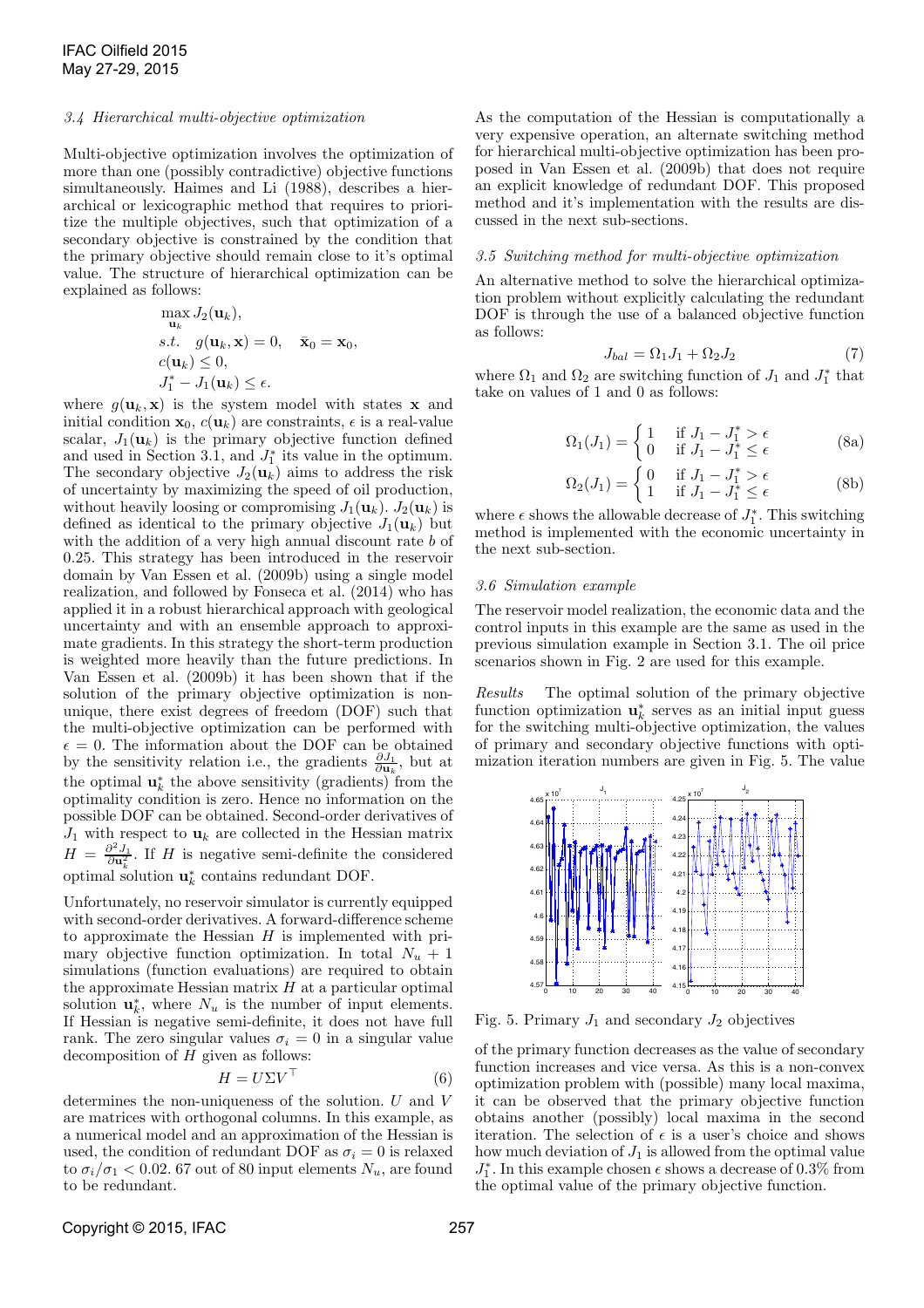The time-evolution of NPV with all the three strategies i.e., RO, reactive and multi-objective optimization are compared in Fig. 6. As the secondary objective is aimed at maximizing the oil production rate, the short-term gains are heavily weighted, which can be observed in the figure. But this improving short-term gains are achieved with compromising only 0.24% on the long-term NPV. At this



Fig. 6. Max and min (tube) for time-evolution of NPV

stage, it is very difficult to give any convergence proof of the multi-objective optimization. The optimization routine is stopped when a sufficient increase i.e., 1.61% in the secondary objective function is obtained.

## 4. HANDLING RISK WITH GEOLOGICAL UNCERTAINTY

Reservoir models used in model-based optimization, do not capture all the dynamics of the underlying system, and are equipped with substantial geological uncertainty. In Van Essen et al. (2009a) an averaging approach has been presented with geological uncertainty. An average objective function with an ensemble of geological realizations is considered as the primary objective. In this section we reproduce the simulation example from Van Essen et al. (2009a) to show that on average, RO performs better than all nominal and reactive strategies.

The time-evolution of NPV with all three strategies i.e., nominal (NO), robust and reactive are compared in Fig. 7. The 100 NO strategies from each model is applied to themselves, while the RO and reactive strategies are applied to the set of 100 models. The maximum and minimum values of time-evolution of NPV will form a tube as shown in Fig. 7.



Fig. 7. Time-evolution of NPV for RO with geological uncertainty

The forward-difference scheme is implemented with the primary objective function optimization. Similar to the example of economic uncertainty, the condition of redundant DOF as  $\sigma_i = 0$  is relaxed to  $\sigma_i/\sigma_1 < 0.02$ . In this example, the total control input elements  $N_u$  are 160, where 121 out of 160 input elements are found to be redundant.

The secondary objective  $J_2(\mathbf{u}_k)$  is defined as identical to the primary objective  $J_1(\mathbf{u}_k)$  but with the addition of a very high annual discount rate  $b$  of 0.25. The switching method for hierarchical multi-objective optimization as discussed in the previous section is implementated with the case of geological uncertainty with the results given in next sub-sections. The ensemble of reservoir models, the economic data and the control inputs in this example are the same as used in the previous simulation example, a fixed oil price value, i.e.,  $r_o = 126 \left[ \frac{6}{m^3} \right]$  is used. The optimal solution of the primary objective function optimization  $\mathbf{u}_k^*$  $\stackrel{*}{\phantom{*}}_k$  serves as an initial input guess for the switching multi-objective optimization, the values of primary and secondary objective functions with optimization iteration numbers are given in Fig. 8. The value of the



Fig. 8. Primary  $J_1$  and secondary  $J_2$  objectives

primary function decreases as the value of the secondary function increases and vice versa. Similar to the economic uncertainty case, it can be observed that the primary function obtains another (possibly) local maxima in the second iteration, which can be a pure co-incidence and is not investigated further. In this example, chosen  $\epsilon$  shows a decrease of 0.3% from the optimal value of the primary objective function.

The optimal input trajectories are applied to each member of the set and the corresponding Probability distribution function (PDF) of the resulting NPV are shown in Fig. 9. The PDF is compared with the PDF resulting from applying RO and reactive strategies to the ensemble. It can be observed that due to the availability of redundant DOF, the average NPV which shows the economic lifecycle performance of the water-flooding process is almost the same with the multi-objective optimization.

The time-evolution of NPV with all the three strategies are compared in Fig. 10. As the secondary objective is aimed at maximizing the oil production rate, the short-term gains are heavily weighted, which can be observed in the figure. But this improving short-term gains are achieved with almost no compromise on the long-term NPV.

Similar to the economic uncertainty case, the convergence is difficult to prove. The optimization routine is stopped when a sufficient increase i.e., 3.73% in the secondary